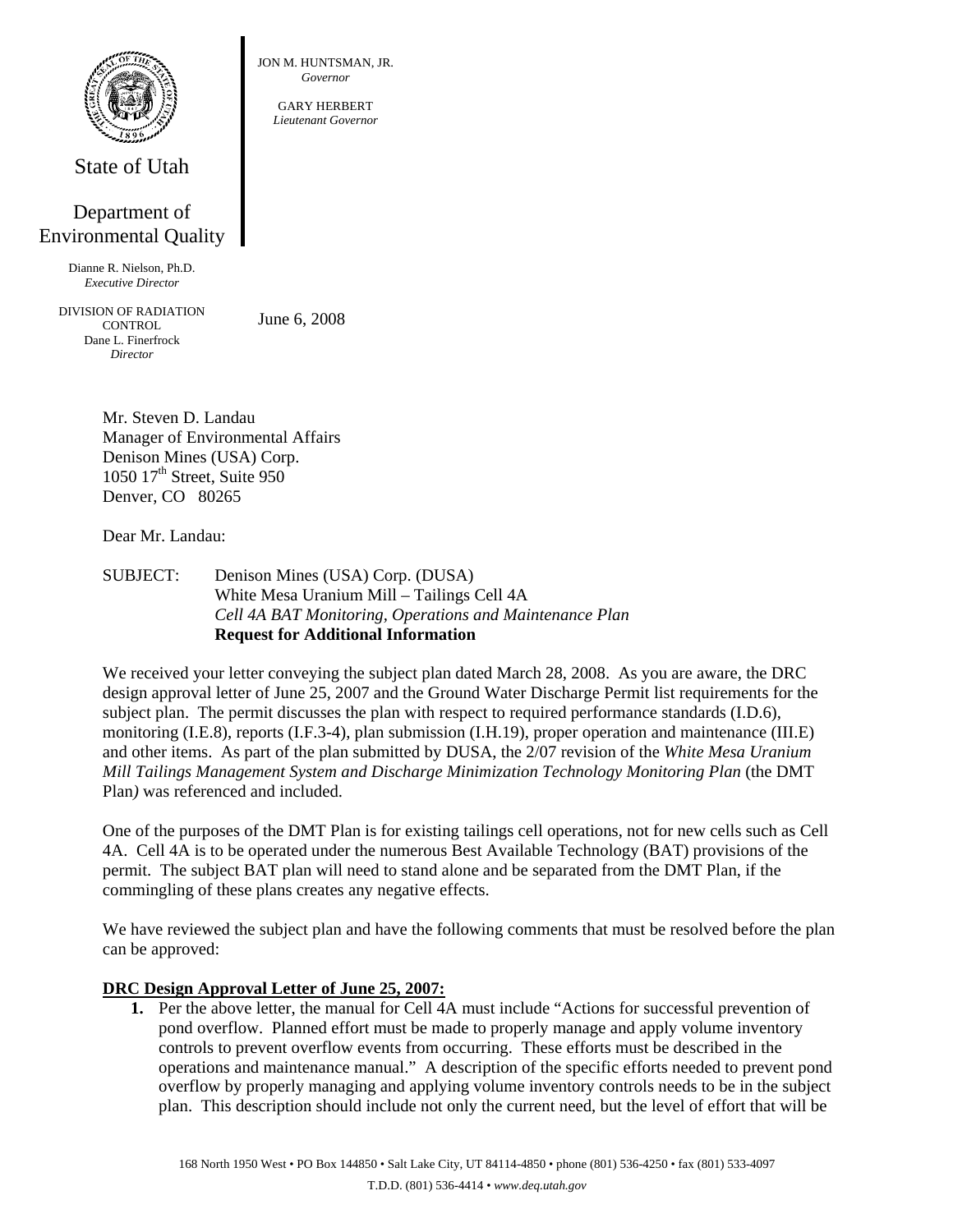> needed for overflow prevention as the levels of tailings inventory changes and progressive cell reclamation occurs.

### **Performance Standard Monitoring (I.E.8):**

- 2. Per the permit section referenced directly above, "At a minimum, said BAT montoring shall include: Weekly Leak Detection System (LDS) Monitoring – including: Leak Detection System Pumping and Monitoring Equipment – the Permittee shall provide continuous operation of the leak detection system pumping and monitoring equipment, including, but not limited to, the submersible pump, pump controller, head monitoring, and flow meter equipment approved by the Executive Secretary. Failure of any pumping or monitoring equipment not repaired and made fully operational within 24-hours of discovery shall constitute failure of BAT and a violation of this Permit. . . the Permittee shall measure the fluid head above the lowest point on the secondary flexible membrane by the use of procedures and equipment approved by the Executive Secretary."
	- a). We do not detect from the current plan the detail level required by the above, i.e. the equipment items listed above, and the procedures to use that equipment for the required measurements. The design configuration, equipment specifications and salient elevations for the equipment and pertinent facilities needs to be submitted as well.

 The operation of all LDS equipment must be described in detail with their location specified. The head sensors for measurement must be at attached at fixed locations and elevations with certified surveyed bottom liner elevations shown on the as-built drawings. Exclusive location dedicated flow meters with volume totalizers are required. Equipment maintenance frequencies must be at least as often as the manufacturer recommendations, and maintenance must be recorded and submitted in accordance with the permit reporting requirements.

b). Please include in the subject plan the requirements to record and report to management on the above. There does not seem to be conveyed in the plan a sense of the urgency for any needed repairs as described above. Please include these items, and provide deadlines for corrective actions, and a description of how maintenance and repairs will be documented.

# **Monitoring Reports (I.F.3-4):**

- 3. Per the permit section I.F.3 referenced directly above, "the Permittee shall provide quarterly monitoring reports . . . required by Part I.E.8 of this Permit. . . . At a minimum, reporting of BAT monitoring for Cell 4A will include: a) Leak detection system (LDS) Monitoring – including: 1) Report on the operational status of the LDS pumping and monitoring equipment during the quarter, including identification of any intervals of non-operational status and repairs. 2) Measurement of the weekly fluid head at the lowest point of the secondary membrane . . . b) Measurement of the weekly wastewater fluids elevation in the Cell 4A to determine freeboard." These report items need to be appropriately included in the verbiage of the methods and the forms for the subject plan (I.H.19). Please provide detailed descriptions of all equipment, forms, and procedures that will be used in this reporting.
- 4. Per the permit section I.F.4 referenced above, "DMT and BAT Performance Upset Reports the Permittee (DUSA) shall report any non-compliance with the DMT or BAT performance criteria of Part I.D in accordance with the requirements of Part I.G.3 of this Permit." This verbiage with direct reference to the actual performance criteria needs to be included in the subject plan.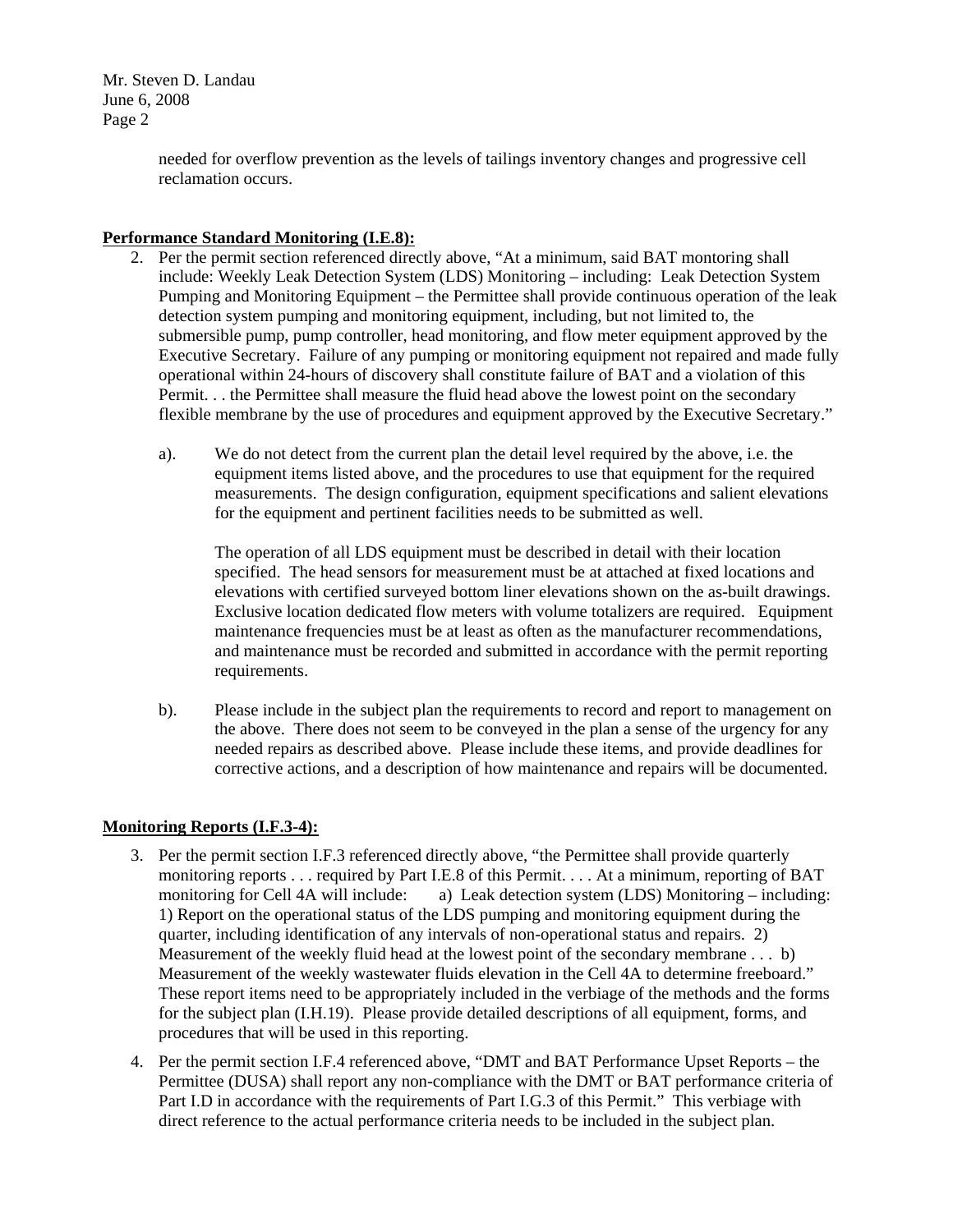#### **Plan Submission (I.H.19)**:

5. Per the permit section I.H.19, "Said Plan shall include [the reporting] requirements in Part [I.]F.3 of the Permit and include . . . the following: a) Operation and Maintenance Procedures - including operational sequences, transporting methods, equipment operation / maintenance, safety and emergency procedures, b) Operation, Maintenance, Monitoring, and Recordkeeping – for evaluation of the following: i) Leak detection system – including operational status of equipment, daily wastewater head, daily flow rates, etc., ii) Slimes drainage system – including operational status of equipment, daily flow rates, monthly wastewater recovery head monitoring, etc, c) Freeboard limits on dikes – including monitoring and proper management and volume inventory controls to prevent release of wastewater to the environment."

The permit (I.H.19) requires the subject plan to specifically capture the concepts expressed the items in the paragraphs above. Please demonstrate that these specific concepts are addressed in the submitted plan, or capture in writing this information in a revised plan including these items.

As mentioned earlier, the operation of all LDS equipment must be described in detail with their location specified. The head sensors for measurement must be at attached at fixed locations and elevations with certified surveyed bottom liner elevations shown on the as-built drawings. Flow meters with sole location dedicated volume totalizers for the LDS are required. Equipment maintenance frequencies must be specified to be at least as often as the manufacturers recommend. This must be verifiable by the subject plan specifying the frequencies and giving reference to onsite retrievable manufacturer manuals or manufacturer maintenance manual inserts in the subject plan. Maintenance of equipment must be recorded and submitted in accordance with the permit reporting requirements.

#### **Proper operation and maintenance (III.E):**

6. Per the permit section III.E, "The permittee shall at all times properly operate and maintain all facilities and systems of treatment and control (and related appurtenances) which are installed or used by the permittee to achieve compliance with the conditions of this permit. Proper operation and maintenance also includes adequate laboratory controls and quality assurance procedures. This provision requires the operation of back-up or auxiliary facilities or similar systems which are installed by a permittee only when the operation is necessary to achieve compliance with the conditions of the permit."

The subject plan must specifically capture the concepts expressed the items in the paragraph above both in terms of equipment and procedures. Please demonstrate that these specific concepts are addressed in the submitted plan, or capture in writing this information in a revised plan including these items.

## **Other Comments:**

- 7. The as-built plans and specifications must be referenced and included as part of the subject plan. Approval of the subject plan will need to be contingent upon submission and approval of these items.
- 8. In the subject plan on page 1, the last number of first sentence should be 2007.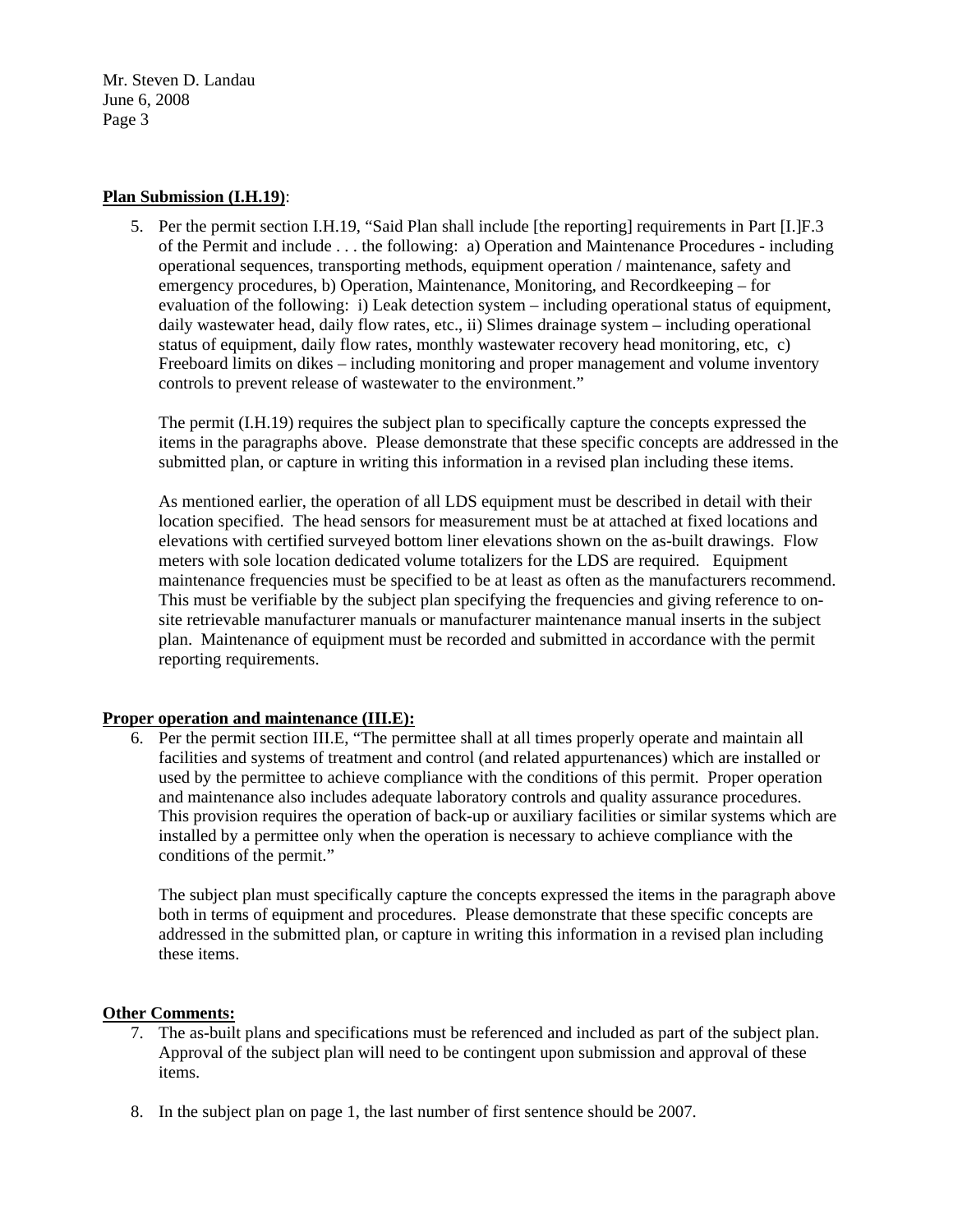- 9. Page 3, item f) discusses splash pads. Additional splash pads are needed per plan Figure 1, than are currently required by the approved plans. Please provide the timeline for the installation of the additional pads with respect to the timeline for facility construction completion and the commencement tailings deposition.
- 10. On page 4:
	- a. With respect to the first paragraph, please indicate by drawings or otherwise, where the operational valves for tailings conveyance will be placed with respect to the new lining system. Also, specify the types of valves that will be used to minimize potential damage to the lining system.
	- b. The third paragraph pertains to the reclaimed water system. The second sentence should begin with, "The pump barge . . .", and the last phrase of that sentence end with ". . . or subsequent operation and maintenance activities."
	- c. The last sentence of the third paragraph should end with the word "inspections." The frequency and description of the pump barge inspections needs to be included in the text and the corresponding forms prepared accurately to receive all necessary data described.
- 11. On page 5 of the subject plan:
	- a. The paragraph numbered 1) needs to state that the flow meter includes a volume totalizer. A separate totalizing meter also needs to be stated as required for the slimes drain system.
	- b. The paragraph numbered 2) states that "the Permittee shall measure the fluid head above the lowest point on the secondary flexible membrane by the use of procedures and equipment specified in the *White Mesa Uranium Mill Tailings Management System and Discharge Minimization Technology Monitoring Plan* [the DMT Plan] 2/07 Revision: DUSA-2." There are some issues regarding this statement that need to be resolved, as follows:
		- (1). By making the DMT Plan part of the subject plan, additional changes to the currently approved DMT Plan will be necessary.
		- (2) The DRC currently approved DMT Plan is the 3/07 Revision: DUSA-3, not the one stated in the plan.
		- (3). A copy of the 2/07 DMT Plan was provided as an attachment to subject plan. The subject plan needs to state the *currently approved DMT Plan* is part of and attached to the subject plan. (The currently approved DMT Plan must also be kept with and attached to the subject plan).
		- (4). How is the head measured in the Cell 4A LDS per the DMT plan? In addition to the actual measurement methods, please include as a side note in the plan verbiage that BAT requirements apply for Cell 4A.
		- (5). Other comments, specific to using the DMT Plan as part of the subject *Cell 4A BAT Monitoring, Operations and Maintenance Plan*, are noted below in this letter.
- 12. On page 6 of the subject plan:
	- a. Part of last sentence of the first paragraph needs to be changed to " . . . on a monthly basis, reviewed and signed by the Mill Manager."
	- b. A section on this page discusses the freeboard calculation for Cell 4A. Comment number one above, refers to this as well. In the plan, the relationship of the current freeboard calculation methods, as-built conditions, and the new spillway(s) elevations is unclear.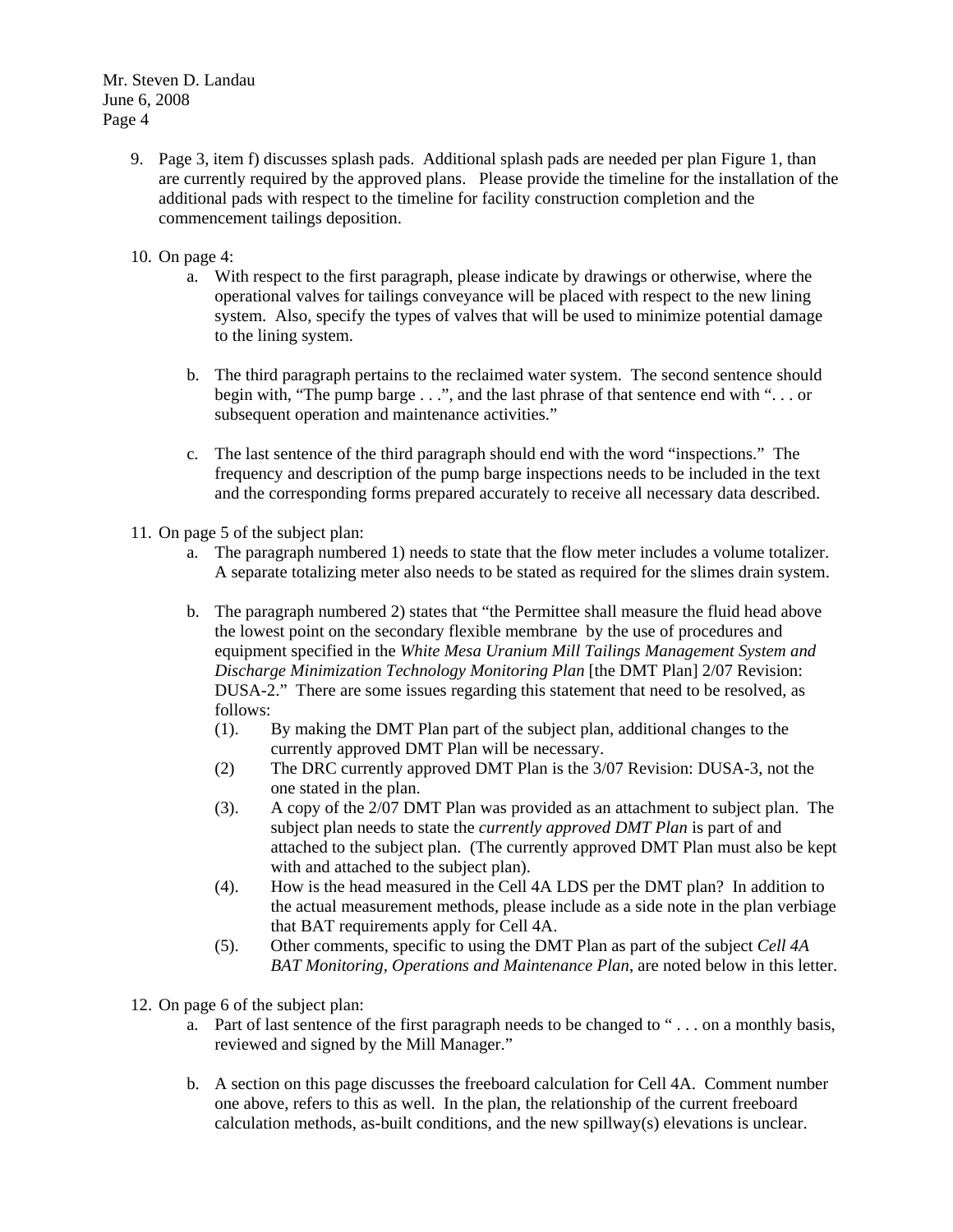> Freeboard management in the subject plan needs to be demonstrated clearly. Please revise and clarify.

An annually updated hydraulic profile drawing needs to be used as one of the dynamic tools used to clarify and visually verify the calculation (with the impacted elevations) for the required freeboard in Cell 4A. This profile must include the upstream tailings cells. As you are aware, the freeboard of the last tailings cell (one without a spillway) must be considered with respect to the calculated required freeboard and the necessary PMF required storage.

The use of as-built elevations in the hydraulic profile schematic drawing which includes the impact of projected inventories, PMF water levels, runoff volumes, freeboards and the spillway elevations is needed to help demonstrate their relationship. Please provide the drawing and verbiage in the subject plan to explain the relationship of the required calculated freeboard, spillway elevations, and the necessary set aside PMF storage volume.

- c. The second and third paragraphs of the page need to be revised to remove the references to Cell 4A in License Condition 10.3. There is no reference to Cell 4A in this license condition.
- 13. On page 7 of the subject plan:
	- a. The first sentence of this page states the spillway elevation between Cells 3 and 4A is 5606 amsl. However, that elevation conflicts with the dike crest (DC) elevation stated in the 2007 Annual Technical Evaluation Report (ATER) for the Cell 3 freeboard calculate, which shows the DC as 5608 amsl. The approved plans show the spillway flow level elevation to be 4-feet below the top of the dike, or about 5604 amsl. These elevations in the subject plan and the ATER need to be corrected in accordance with as-built conditions.
	- b. Correct the elevations in the second paragraph correspondingly.
	- c. The last word in the fifth paragraph of this page should be changed to the acronym for Ground Water Discharge Permit.
- 14. On page 8 of the subject plan, Figure 1 should appear in order before Figure 2.
- 15. Regarding the DMT Plan submitted as part of the subject plan:
	- a. On page 3 of the DMT Plan, the last paragraph needs to add verbiage of how to evaluate the LDS for Cell 4A to determine compliance with the BAT performance standards in Part I.D.6 of the Ground Water Discharge Permit. As you are aware, the volume of any leakage pumped from the LDS is an important parameter. Verbiage addressing and clarifying volumetric leakage limits for at the various liquid depths of Cell 4A must be added as well.
	- b. On page 5 of the DMT Plan under 3.1.a, the first paragraph regarding the blow tube for Cell 4A needs to be updated. Also the last sentence of second paragraph of 3.1.a needs to use the term "LDS."
	- c. On page 7 of the DMT Plan in paragraph 3.1.b.vii needs to be updated per Part I.D.3 of the Ground Water Discharge Permit dated March 17, 2008.
	- d. On page 8 of the DMT Plan, assure that the items required by the DUSA letter of March 14, 2007 are added to 3.1.d.viii.A & B.
	- e. On page 13 of the DMT Plan, the second paragraph should also list the Director of the DRC as a recipient of the ATER. Also, the discussion of the freeboard limits in Section 6.3.a. needs to be updated per the previous discussions in this letter.